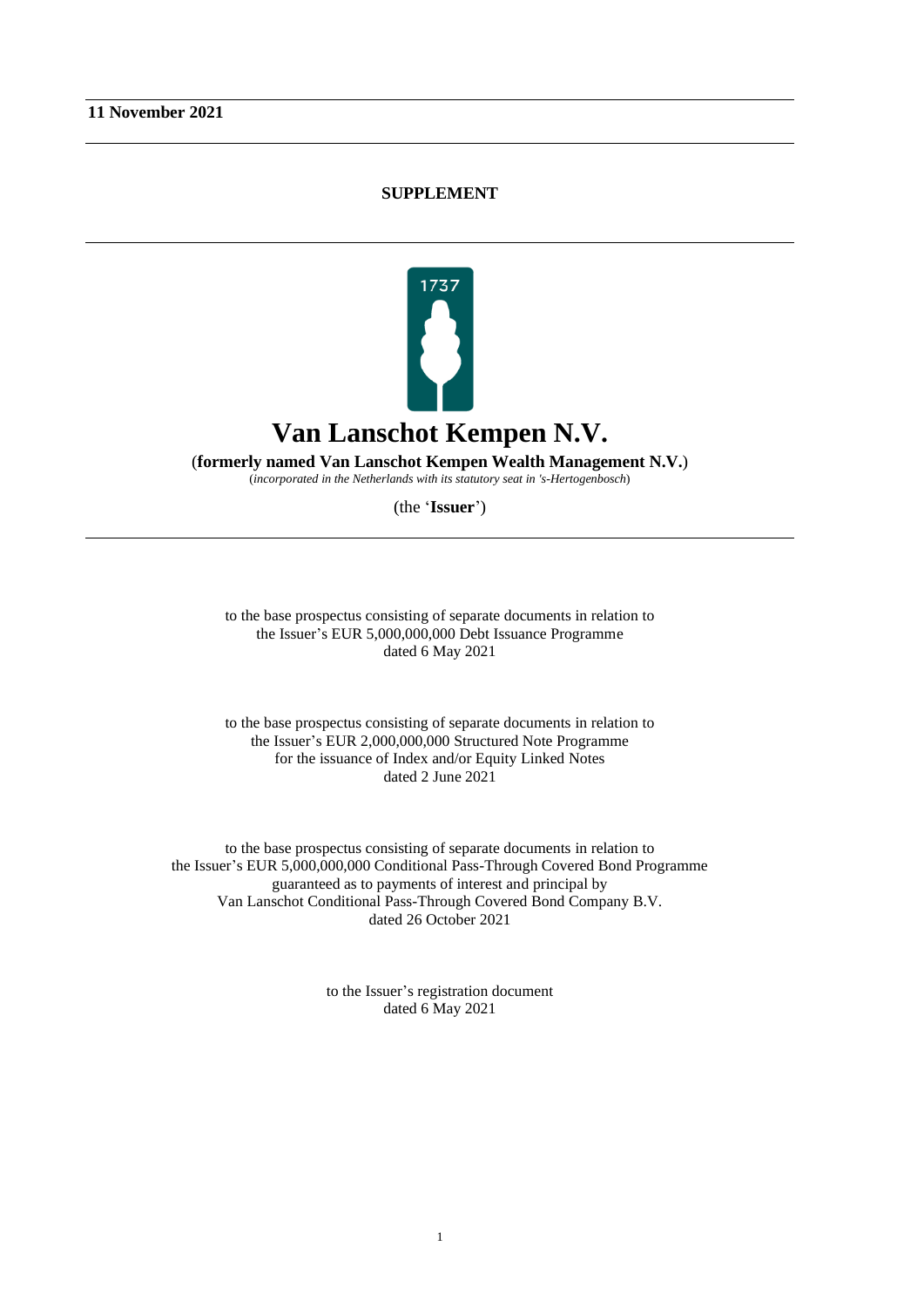This supplement (the '**Supplement**') constitutes a supplement for the purposes of Regulation (EU) 2017/1129, as amended (the '**Prospectus Regulation**') and is supplemental to, forms part of and should be read in conjunction with:

- (i) the registration document dated 6 May 2021, as supplemented by a first supplement dated 9 July 2021 and a second supplement dated 6 September 2021 (the '**Registration Document**') of Van Lanschot Kempen N.V., formerly named Van Lanschot Kempen Wealth Management N.V. (the '**Issuer**');
- (ii) the base prospectus consisting of separate documents (comprising the Registration Document and a securities note dated 6 May 2021), as supplemented by a first supplement dated 9 July 2021 and a second supplement dated 6 September 2021, in relation to the Issuer's EUR 5,000,000,000 Debt Issuance Programme (the '**Base Prospectus dated 6 May 2021**');
- (iii) the base prospectus consisting of separate documents (comprising the Registration Document and a securities note dated 2 June 2021), as supplemented by a first supplement dated 9 July 2021 and a second supplement dated 6 September 2021, in relation to the Issuer's EUR 2,000,000,000 Structured Note Programme for the issuance of Index and/or Equity Linked Notes (the '**Base Prospectus dated 2 June 2021**'); and
- (iv) the base prospectus consisting of separate documents (comprising the Registration Document and a securities note dated 26 October 2021) in relation to the Issuer's EUR 5,000,000,000 Conditional Pass-Through Covered Bond Programme guaranteed as to payments of interest and principal by Van Lanschot Conditional Pass-Through Covered Bond Company B.V. ('**CBC**') (the '**Base Prospectus dated 26 October 2021**').

The Base Prospectus dated 6 May 2021, the Base Prospectus dated 2 June 2021 and the Base Prospectus dated 26 October 2021 are together referred to as the '**Base Prospectuses**' and each as a '**Base Prospectus**'.

This Supplement is prepared in connection with the publication of the Van Lanschot Kempen trading update for the third quarter of 2021 by the Issuer on 29 October 2021.

The Registration Document and the securities notes of the Base Prospectuses have been approved by the Netherlands Authority for the Financial Markets (*Stichting Autoriteit Financiële Markten*) (the '**AFM**').

This Supplement has been approved by the AFM as competent authority under the Prospectus Regulation and published in electronic form on the Issuer's website: <https://www.vanlanschotkempen.com/en/financial/debt-investors/library/2021>

Terms used but not otherwise defined in this Supplement shall have the same meaning as ascribed to them in the Registration Document and the relevant Base Prospectus. To the extent that there is any inconsistency between (a) any statement in this Supplement or any statement incorporated by reference into the Registration Document or the relevant Base Prospectus by this Supplement and (b) any other statement in or incorporated by reference in the Registration Document or the relevant Base Prospectus, the statements in (a) above will prevail.

References to 'Notes' in the Registration Document are to be construed as to 'Covered Bonds' for the purposes of the Base Prospectus dated 26 October 2021. References in this Supplement to 'CBC' are to be construed as being made in the context of and being relevant to the Base Prospectus dated 26 October 2021 only.

The AFM only approves this Supplement as meeting the standards of completeness, comprehensibility and consistency imposed by the Prospectus Regulation. Such approval should not be considered as an endorsement of the issuer that is the subject of this Supplement or of the quality of the securities that are the subject of this Supplement.

The AFM has been requested by the Issuer to provide the *Financial Services and Markets Authority* (the '**FSMA**') in Belgium, the *Commission de Surveillance du Secteur Financier* (the '**CSSF**') in Luxembourg, the Central Bank of Ireland (the '**CBI**') in Ireland and the *Finansinspektionen* (the '**Finansinspektionen**') in Sweden with a certificate of approval ('**Notification**') attesting that this Supplement has been drawn up in accordance with the Prospectus Regulation. The AFM shall notify the European Securities and Markets Authority ('**ESMA**') of the approval of this Supplement at the same time as such approval is notified to the Issuer. In addition, the AFM shall provide ESMA with a copy of this Supplement.

The Issuer and the CBC (only as far as it concerns the CBC) accept responsibility for the information contained in this Supplement. To the best of their knowledge the information contained in this Supplement is in accordance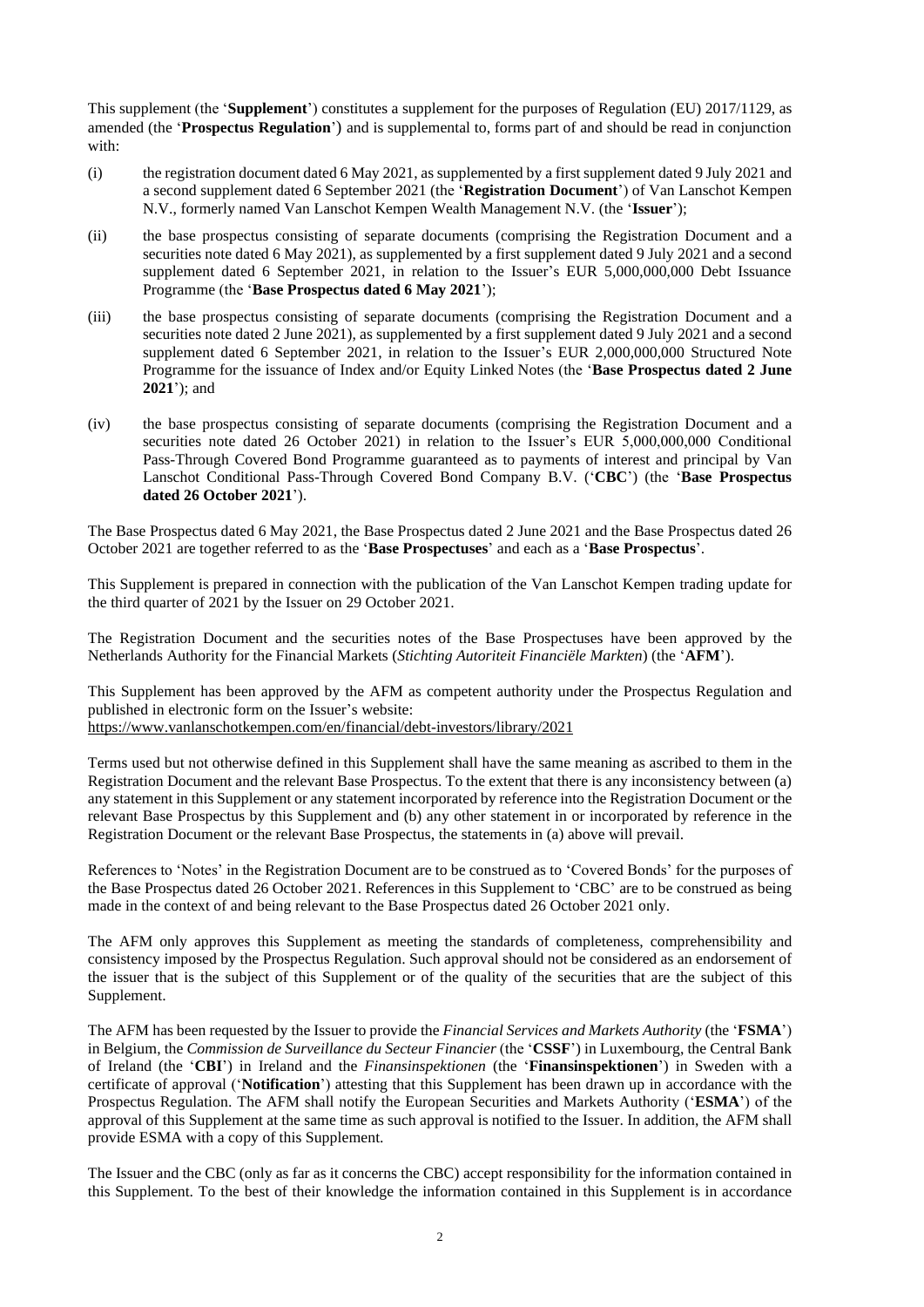with the facts and makes no omission likely to affect its import. Any information from third parties has been accurately reproduced and as far as the Issuer and the CBC are aware and are able to ascertain from information published by that third party, does not omit anything which would render the reproduced information inaccurate or misleading. The Issuer and the CBC accept responsibility accordingly.

No person is or has been authorised by the Issuer or the CBC to give any information or to make any representation not contained in or not consistent with the Base Prospectuses, the Registration Document and this Supplement, and, if given or made, such information or representation must not be relied upon as having been authorised by the Issuer or the CBC.

The Base Prospectuses, the Registration Document and this Supplement should not be considered as a recommendation by the Issuer, the Arranger(s), the Dealer(s) or the CBC that any recipient of the Base Prospectuses, the Registration Document or this Supplement should purchase Notes or Covered Bonds (Notes and Covered Bonds, each "**Securities**"). Each investor contemplating purchasing any Securities should make its own independent investigation of the financial condition and affairs, and its own appraisal of the creditworthiness, of the Issuer and the CBC. The Base Prospectuses, the Registration Document and this Supplement do not constitute an offer or invitation by or on behalf of the Issuer or the CBC to any person to subscribe for or to purchase any Securities.

The delivery of the Base Prospectuses, the Registration Document and this Supplement will not in any circumstances imply that the information contained therein concerning the Issuer or the CBC is correct at any time subsequent to the respective dates thereof or that there has been no adverse change, or any event reasonably likely to involve any adverse change, in the prospects or financial performance or position of the Issuer or the CBC since the date hereof or, if later, the date upon which the Base Prospectuses and the Registration Document (each as supplemented by this Supplement) have been most recently amended or supplemented. Investors will need to make their own investigations and financial calculations on the basis of, amongst others, the financial information incorporated by reference herein in order to make an informed assessment of the future assets and liabilities, financial position, profit and losses and prospects of the Issuer and the CBC and when deciding whether or not to purchase any financial instruments issued by the Issuer. Neither the Issuer nor the CBC has an obligation to update the Base Prospectuses or the Registration Document (each as supplemented by this Supplement), except when required by and in accordance with the Prospectus Regulation.

The Base Prospectuses, the Registration Document and this Supplement do not constitute an offer to sell or the solicitation of an offer to buy any Securities in any jurisdiction to any person to whom it is unlawful to make the offer or solicitation in such jurisdiction. The distribution of the Base Prospectuses, the Registration Document and this Supplement and the offer or sale of Securities may be restricted by law in certain jurisdictions. Neither the Issuer nor the CBC represents that the Base Prospectuses, the Registration Document or this Supplement may be lawfully distributed, or that any Securities may be lawfully offered, in compliance with any applicable registration or other requirements in any such jurisdiction, or pursuant to an exemption available thereunder, or assume any responsibility for facilitating any such distribution or offering. In particular, no action has been taken by the Issuer or the CBC which would permit a public offering of any Securities or distribution of the Base Prospectuses, the Registration Document or this Supplement in any jurisdiction where action for that purpose is required. Accordingly, no Securities may be offered or sold, directly or indirectly, and neither the Base Prospectuses, the Registration Document, this Supplement nor any advertisement or other offering material may be distributed or published in any jurisdiction, except under circumstances that will result in compliance with any applicable laws and regulations. Persons into whose possession the Base Prospectuses, the Registration Document, this Supplement or any Securities may come must inform themselves about, and observe, any such restrictions on the distribution of the Registration Document and this Supplement and the offering and sale of such Securities.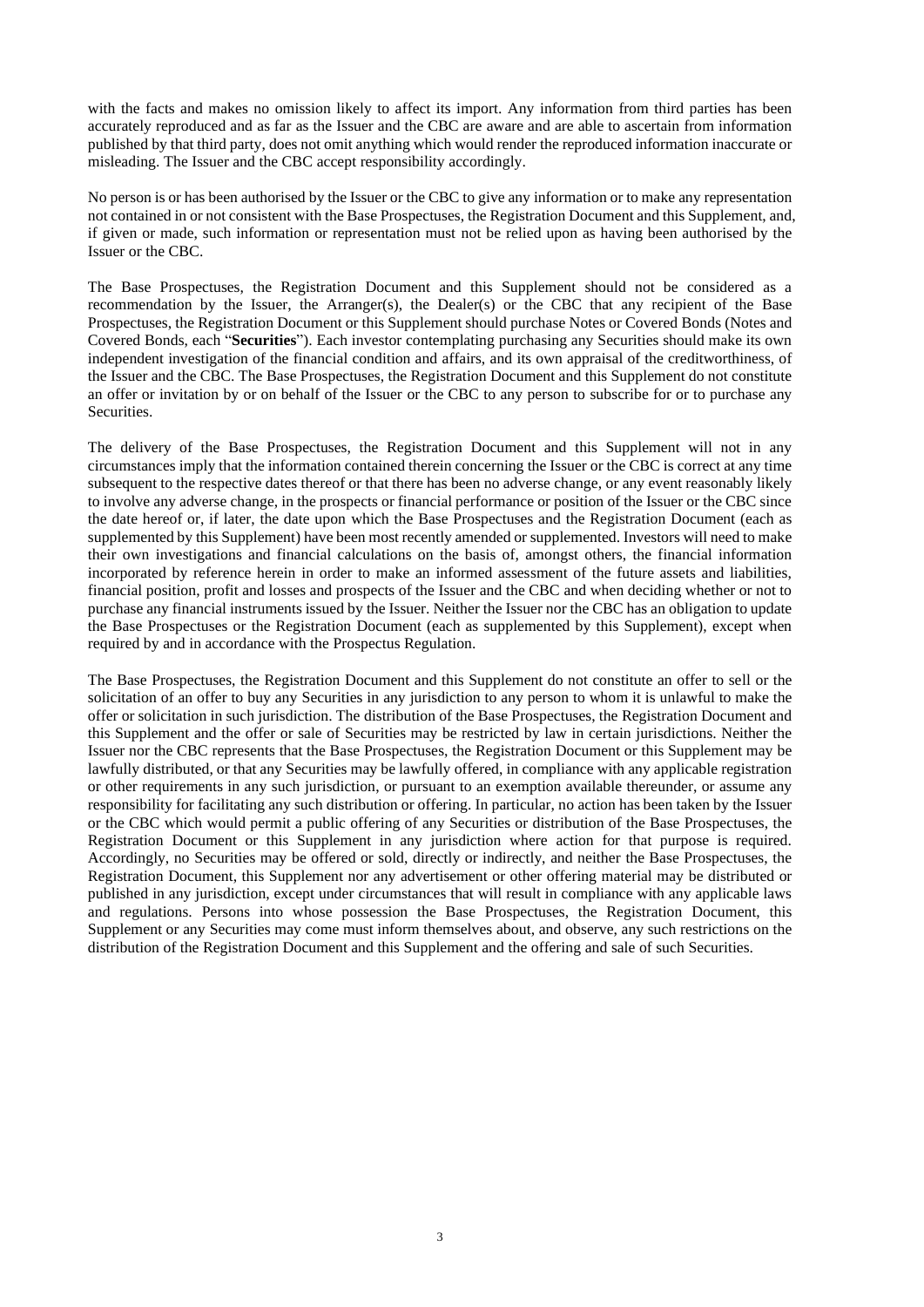## **RECENT DEVELOPMENTS**

On 29 October 2021, the Issuer published its trading update for the third quarter of 2021.

In connection herewith, the Issuer wishes to update the Base Prospectuses and the chapter '*Documents Incorporated by Reference*' of the Registration Document.